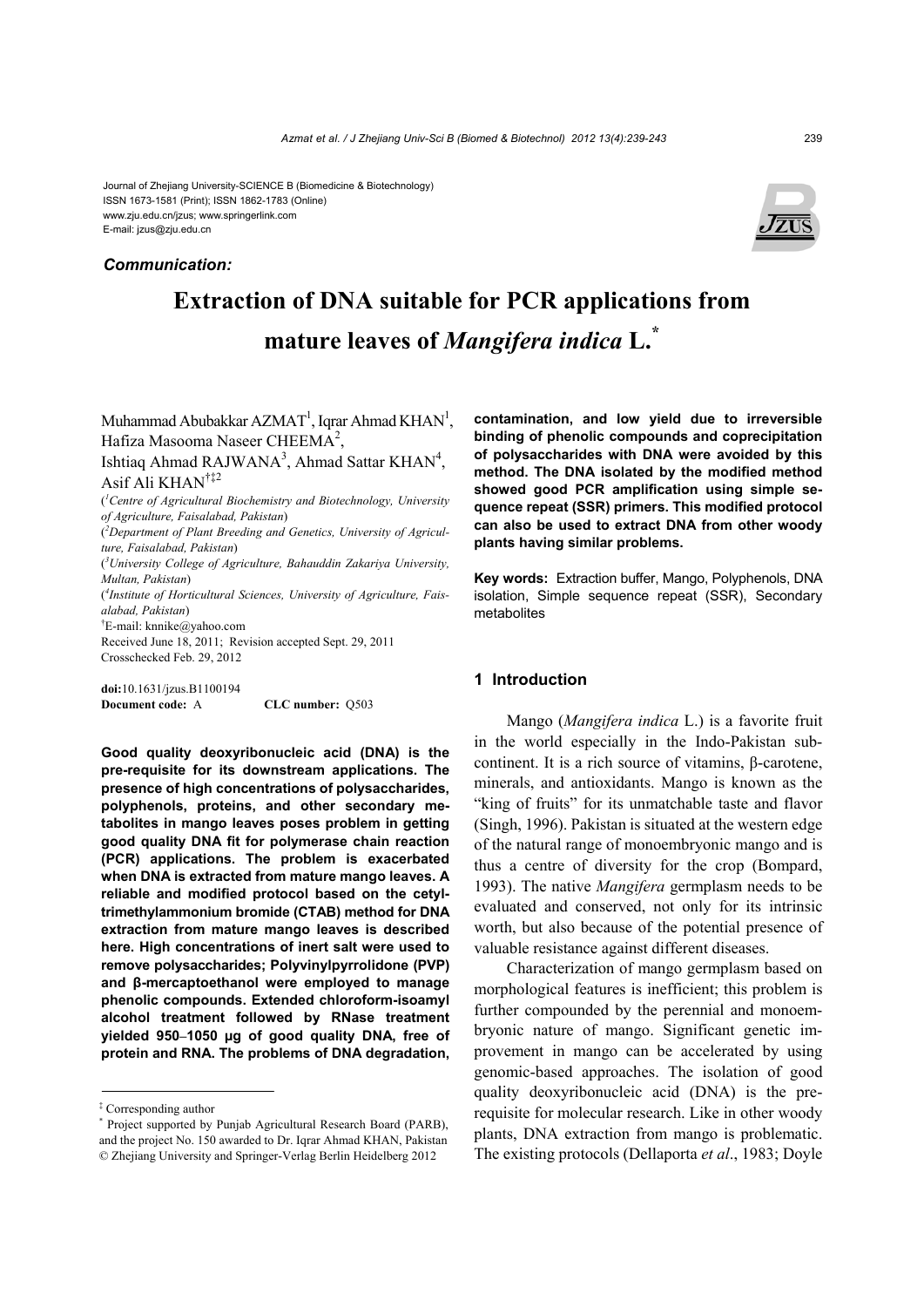and Doyle, 1990; Davis *et al*., 1995) are inefficient for extracting DNA from mature mango leaves. Therefore, there was a need to optimize the protocols for DNA extraction from mature leaf samples to yield high concentrations of good quality DNA fit for polymerase chain reaction (PCR) applications. The presence of high amounts of contaminants, mainly phenolic compounds, polysaccharides, and secondary metabolites impedes the DNA isolation procedure and inhibits analytical studies on the isolated DNA (Pirttilä *et al*., 2001). Polyphenolic compounds interact irreversibly with nucleic acid, resulting in the inability of different modifying enzymes to manipulate the DNA (Manoj *et al*., 2007). Polysaccharides are also problematic as they make the DNA unruly during pipetting and hinder the activity of polymerases, ligases, and restriction endonucleases (Fang *et al*., 1992; Sharma *et al*., 2002).

The majority of mango germplasm in Pakistan is monoembryonic; therefore seedlings are not representative of the parent trees (Schnell and Knight, 1992). Moreover, young leaves are not always available, and so the ability to use mature leaves would provide a good alternative for DNA extraction. Mature leaves of mango contain comparatively high quantities of polysaccharides and different secondary metabolites, posing problems in downstream applications of DNA.

The cetyltrimethylammonium bromide (CTAB) method of DNA isolation developed for young plant tissues (Doyle and Doyle, 1987) was modified. The aim of this study was to develop a protocol for DNA extraction using fully expanded mature leaves. Modifications were focused on minimizing phenolic compounds and polysaccharide co-isolation in DNA, maintaining the good quality of the DNA. The procedure described here is easy, efficient, and costeffective and more importantly, yields good quality DNA from mature mango leaves.

# **2 Materials and methods**

#### **2.1 Reagents**

The reagents used in our experiment are as follows: extraction buffer [including CTAB 0.04 g/ml, NaCl 3 mol/L, β-mercaptoethanol 3% (added just before use), ethylenediaminetetraacetic acid (EDTA) 20 mmol/L, Tris-HCl 100 mmol/L (pH 8.0), and PVP-40 (polyvinylpyrrolidone, molar weight 40000) 0.025 g/ml]; chloroform-isoamyl alcohol 24:1  $(v/v)$ ; ethanol (70%, 100%); sodium acetate 3 mol/L; RNase A 10 mg/ml; proteinase K 1 mg/ml; TE buffer [including Tris-HCl 10 mmol/L (pH 8.4), EDTA 1 mmol/L (pH 8.5)]; PCR buffer 10× (Fermentas, USA); deoxynucleotide triphosphates (dNTPs) 10 mmol/L (Fermentas, USA); MgCl<sub>2</sub> 25 mmol/L; simple sequence repeat (SSR) primers (MiSHRS series).

## **2.2 Plant materials**

Mature and young leaf samples from ten commercial cultivars of mango were collected from the Germplasm Unit, Khanewal and Mango Research Station, Shujahabad while mature leaf samples of *Eugenia jambolana*, *Psidium guajava*, and *Dalbergia sissoo* were collected from the Forestry Area of Agriculture University, Faisalabad (Table 1). The leaf samples were washed, dried, sealed in zipper bags, and stored at −80 °C until used.

#### **2.3 Extraction protocol**

The following protocols were adopted for extracting good quality DNA from mature leaves. (1) Preheat the extraction buffer to 65  $^{\circ}$ C. (2) Crush the leaf samples (2 g) stored in zipper bags at −80 °C between the palms. (3) Place the crushed leaf samples in a pre-cooled pestle and mortar and grind to very fine powder using liquid nitrogen. (4) Transfer the powdered leaf sample to a 50-ml Falcon tube and add 10 ml of hot extraction buffer to the tube before the frozen powder starts thawing. (5) Invert the tubes several times to mix the ingredients thoroughly before incubation at 65 °C for 60‒80 min. (6) Add an equal volume of chloroform-isoamyl alcohol (24:1, v/v) and mix gently by inverting the tubes to form an emulsion. (7) Spin for 15 min at 5200×*g* at room temperature. (8) Carefully transfer the supernatant solution (the top aqueous phase) to a new Falcon tube and discard the remaining organic phase. (9) Perform Steps 6 to 8 two or three times (for young leaves, 1‒2 treatments yield equivalent results). (10) Add 6 ml of isopropanol (prechilled) and mix gently by inverting the tube; place the tubes at  $-20$  °C for 10–15 min (the precipitated DNA will be visible at this step). (11) Spin at 8500×*g* for 10 min and discard the supernatant solution. (12) Wash the pellets two or three times with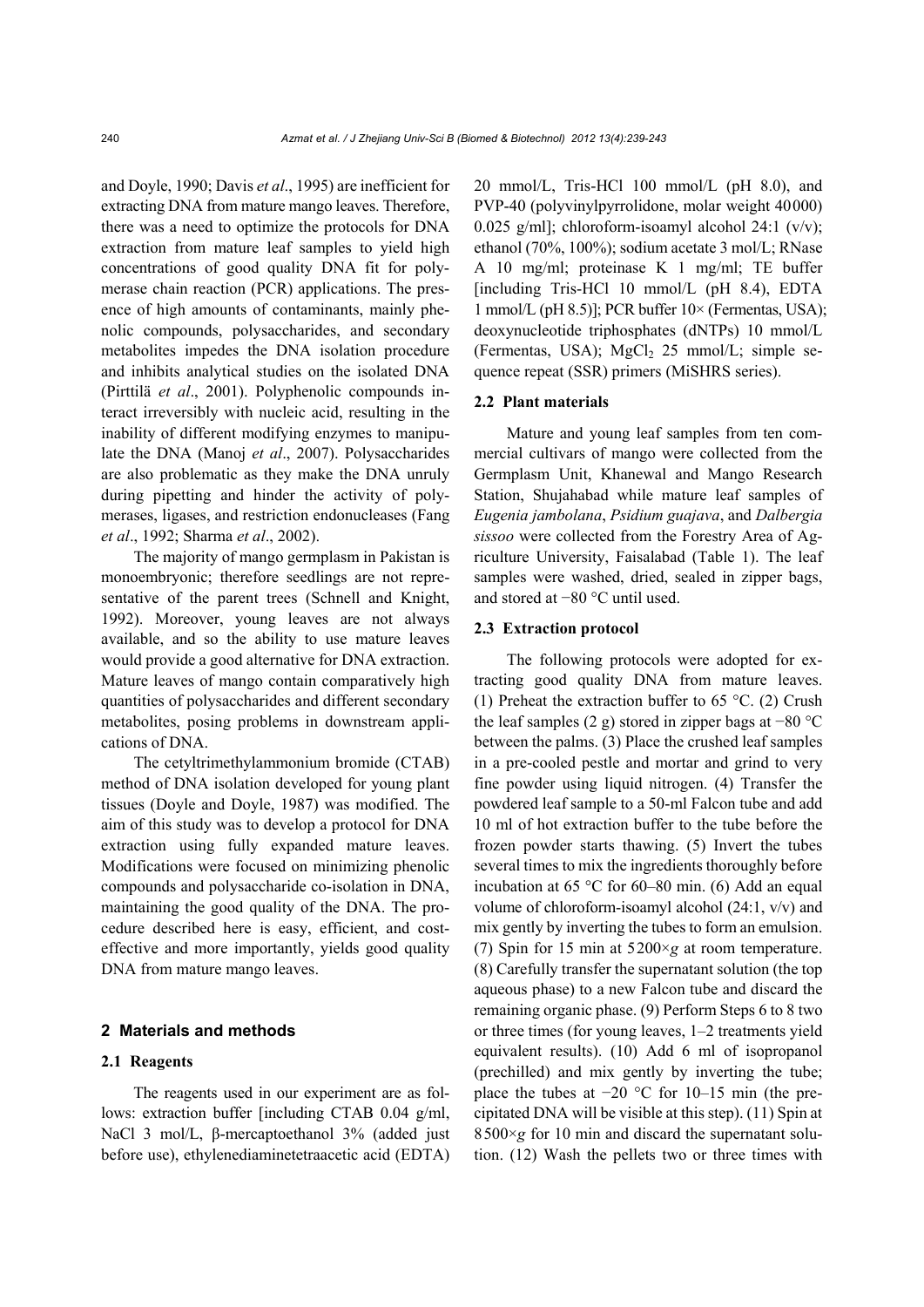70% ethanol. (13) Invert the tube on a paper towel and let the pellets air-dry. (14) Resuspend the DNA in 200  $\mu$ 1 0.1× TE buffer, which was then treated with RNase (add 1 µl of stock RNase per 20 µl of DNA solution) and incubated at 37  $\degree$ C for 2 h. (15) Treat with 200 µl of chloroform-isoamyl alcohol and mix gently. (16) Spin for 10 min at 5200×*g* and transfer the supernatant into a new Eppendorf tube. (17) Add 1/10 volume of 3 mol/L NaCl or 1/10 volume of 3 mol/L Na acetate (equivalent to NaCl in performance), mix and precipitate the DNA with two volumes of chilled 100% ethanol (an equal volume of chilled isopropanol can also be used). (18) Spin for 10 min at  $8500 \times g$ , discard the supernatant and wash the pellets with 70% ethanol. (19) Air-dry the pellet and dissolve in 100  $\mu$ 1 0.1× TE. (20) The DNA concentration can be measured by taking absorbance at 260 nm, according to Sambrook *et al.* (1989) or by running aliquots on a 1% agarose gel  $(0.01 \text{ g/ml})$ . (21) The purity of DNA can be determined by estimating the ratio of absorbance at 260 nm to that at 280 nm  $(A_{260}/A_{280})$ .

# **2.4 PCR amplification**

A set of 35 SSR primers (Duval *et al*., 2005; Schnell *et al*., 2005) was used for amplification. PCR reaction mixture (20  $\mu$ l) contained 20 ng/ $\mu$ l DNA, 10× PCR buffer, 10 mmol/L dNTPs, 50 mmol/L  $MgCl<sub>2</sub>$ , and 10 µmol/L each of forward and reverse primers. The amplification was carried out in a thermal cycler (Bio-Rad C-1000) using a program configured with a denaturation step of 5 min at 94 °C followed by 30 cycles of 30 s at  $94 \text{ °C}$ , 30 s at an appropriate annealing temperature, and 1 min at 72 °C. The program ended with one final extension at 72 °C for 8 min. The amplified products were separated by electrophoresis on a 3% agarose gel (0.03 g/ml) containing ethidium bromide.

#### **3 Results**

The modified protocol yielded high concentrations (950–1050 µg) of good quality DNA  $(A_{260}/A_{280})$ 1.80–1.95) fit for PCR applications (Table 1 and Fig. 1). A total of 35 SSR primers were used in PCR amplification, of which 33 yielded good amplifications (Fig. 1).



**Fig. 1 Efficiency of modified DNA extraction protocol developed mainly for mature leaves of mango and other phenol- and polysaccharide-rich woody plant species**  (a) DNA extraction from mature and young leaves of mango and other woody plants using the modified protocol; (b) DNA extraction from mature and young leaves of mango and other woody plants using a method as described by Doyle and Doyle (1987); (c) SSR-PCR of extracted DNA using SSR primers. M: (a, b) 1 kb DNA ladder, (c) 50 bp DNA ladder; 1: Malda; 2: Langra; 3: Dusehri; 4: Anwar Ratole; 5: Samar Bahisht Chaunsa; 6: Fajri; 7: Sensation; 8: Sufaid Chaunsa; 9: Kala Chaunsa; 10: Late Ratole No. 12 (mature); 11: Late Ratole No. 12 (young); *X*: *Eugenia jambolana*; *Y*: *Psidium guajava*; *Z*: *Dalbergia sissoo*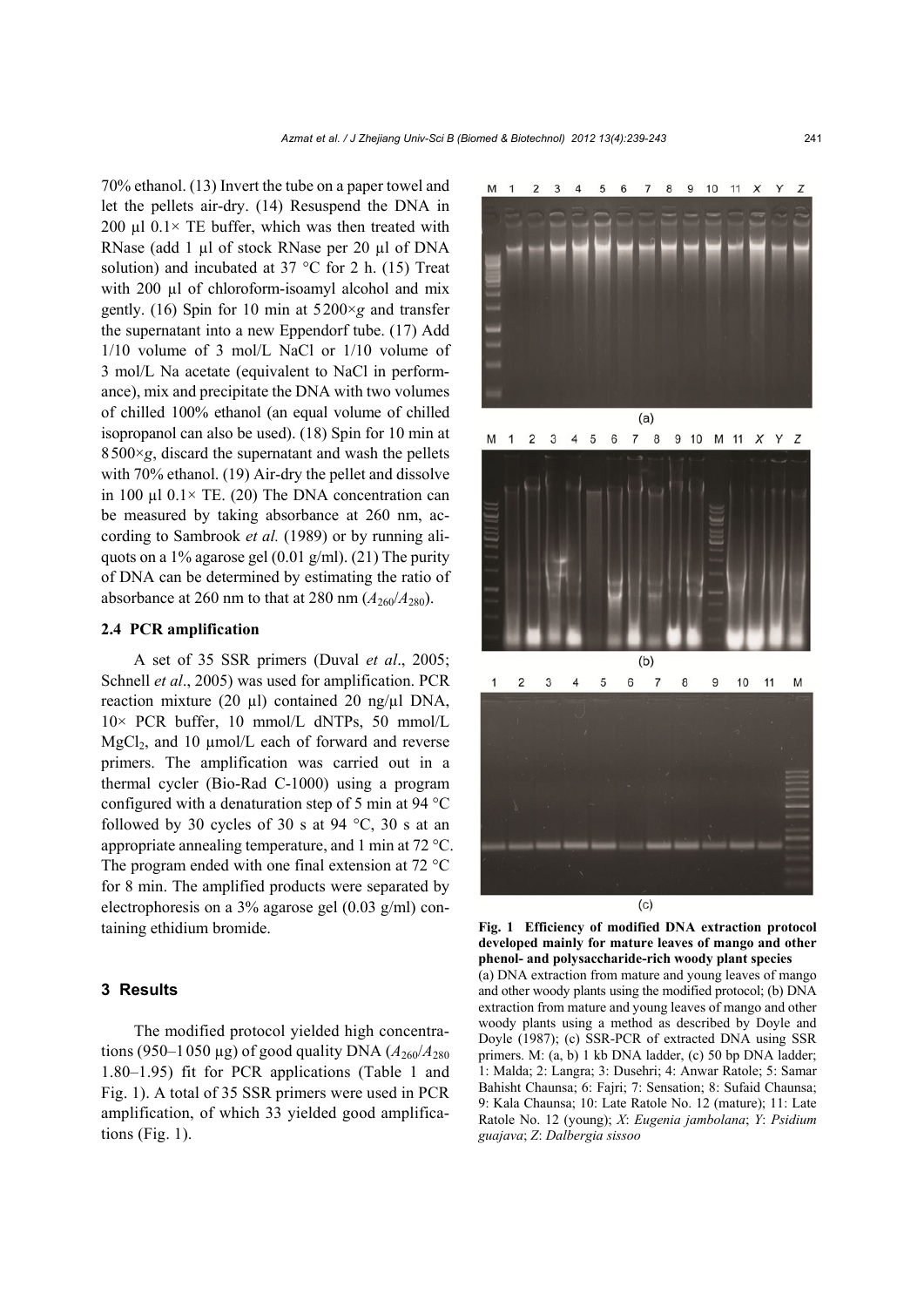| No. | Cultivar name         | Leaf type | $c_{\text{DNA}}$<br>$\mu$ g/ $\mu$ l) | $A_{260}/A_{280}$ |
|-----|-----------------------|-----------|---------------------------------------|-------------------|
| 1   | Malda                 | Mature    | 9.67                                  | 1.8               |
| 2   | Langra                | Mature    | 9.86                                  | 1.8               |
| 3   | Dusehri               | Mature    | 10.13                                 | 1.9               |
| 4   | Anwar Ratole          | Mature    | 9.50                                  | 1.9               |
| 5   | Samar Bahisht Chaunsa | Mature    | 9.67                                  | 1.9               |
| 6   | Fajri                 | Mature    | 9.55                                  | 1.8               |
| 7   | Sensation             | Mature    | 10.33                                 | 1.8               |
| 8   | Sufaid Chaunsa        | Mature    | 10.50                                 | 1.9               |
| 9   | Kala Chaunsa          | Mature    | 9.83                                  | 1.8               |
| 10  | Late Ratole No. 12    | Mature    | 9.97                                  | 1.9               |
| 11  | Late Ratole No. 12    | Young     | 10.10                                 | 1.8               |
| 12  | Eugenia jambolana     | Mature    | 9.84                                  | 1.9               |
| 13  | Psidium guajava       | Mature    | 9.21                                  | 1.8               |
| 14  | Dalbergia sissoo      | Mature    | 9.21                                  | 1.8               |

**Table 1 DNA yield and purity from mature and young leaves of ten commercial mango cultivars and three other woody plant species** 

*c*<sub>DNA</sub>: DNA concentration

#### **4 Discussion**

Generally, mature plant tissues are not preferred for DNA extraction due mainly to the presence of high concentrations of polysaccharides, polyphenols, and other secondary metabolites (Dabo *et al*., 1993; Zhang and McD. Steward, 2000). This problem is exacerbated in the case of fully expanded mature mango leaves.

The CTAB extraction method originally developed by Doyle and Doyle (1987) was modified to remove polysaccharide, polyphenols, and other secondary metabolites. Polysaccharides inhibit PCR amplifications and can lead to erroneous interpretations (Kotchoni *et al*., 2003). Co-precipitation of polysaccharide was avoided by adding higher concentrations of selective precipitants of nucleic acid, CTAB (0.04 g/ml), and NaCl (3 mol/L) (Dellaporta *et al.*, 1983). Long-tail surfactants (such as CTAB) produce a conformational change in the DNA from "random coil" to "compact globule", making DNA precipitation more effective. Phenolic compounds are powerful oxidizing agents and bind covalently to the extracted DNA, making it useless for most of molecular manipulations (Porebski *et al*., 1997; Padmalatha and Prasad, 2006). A high concentration (0.025 g/ml) of PVP mixed in the extraction buffer (Fang *et al*., 1992; John, 1992; Moller *et al.*, 1992; Lodhi *et al*., 1995) binds to phenolic compounds and helps in their removal. The superfluous quantities of cellular proteins were managed by triple extended treatment with chloroform-isoamyl alcohol. In addition to the removal of proteins, this treatment also helped to remove different coloring substances such as chlorophyll, pigments, and dyes. An extended 2-h RNase treatment followed by chloroform-isoamyl alcohol treatment ensured RNA- and protein-free DNA product fit for PCR amplification (Saghai-Maroof *et al*., 1984).

DNA isolated by this method yielded reproducible and consistent amplification products proving its compatibility for PCR applications using SSR primers (Fig. 1).

The modifications described above provide the opportunity to successfully collect good quality DNA from mature mango leaves for PCR applications. This protocol has the potential to extract DNA from the mature leaves of other species high in polysaccharides and polyphenols, when sufficient young leaf tissue is not available.

## **Acknowledgements**

Positive inputs from Mr. Usman ASLAM (Centre of Agricultural Biochemistry and Biotechnology, University of Agriculture, Faisalabad, Pakistan), Ms. Sana IKRAM (Institute of Horticultural Sciences, University of Agriculture, Faisalabad, Pakistan), and Ms. Roomana ANJUM (Department of Plant Pathology, University of Agriculture, Faisalabad, Pakistan) are acknowledged.

#### **References**

- Bompard, J.M., 1993. The genus *Mangifera* rediscovered: the potential contribution of wild species to mango cultivation. *Acta Hort.*, **341**:69-77.
- Dabo, S.M., Mitchell, E.D., Melcher, U., 1993. A method for the isolation of nuclear DNA from cotton (*Gossypium*) leaves. *Anal. Biochem.*, **210**(1):34-38. [doi:10.1006/abio. 1993.1146]
- Davis, T.M., Yu, H., Haigis, K.M., McGowan, P.J., 1995. Template mixing: a method of enhancing detection and interpretation of codominant RAPD markers. *Theor. Appl. Genet.*, **91**(4):582-588. [doi:10.1007/BF00223283]